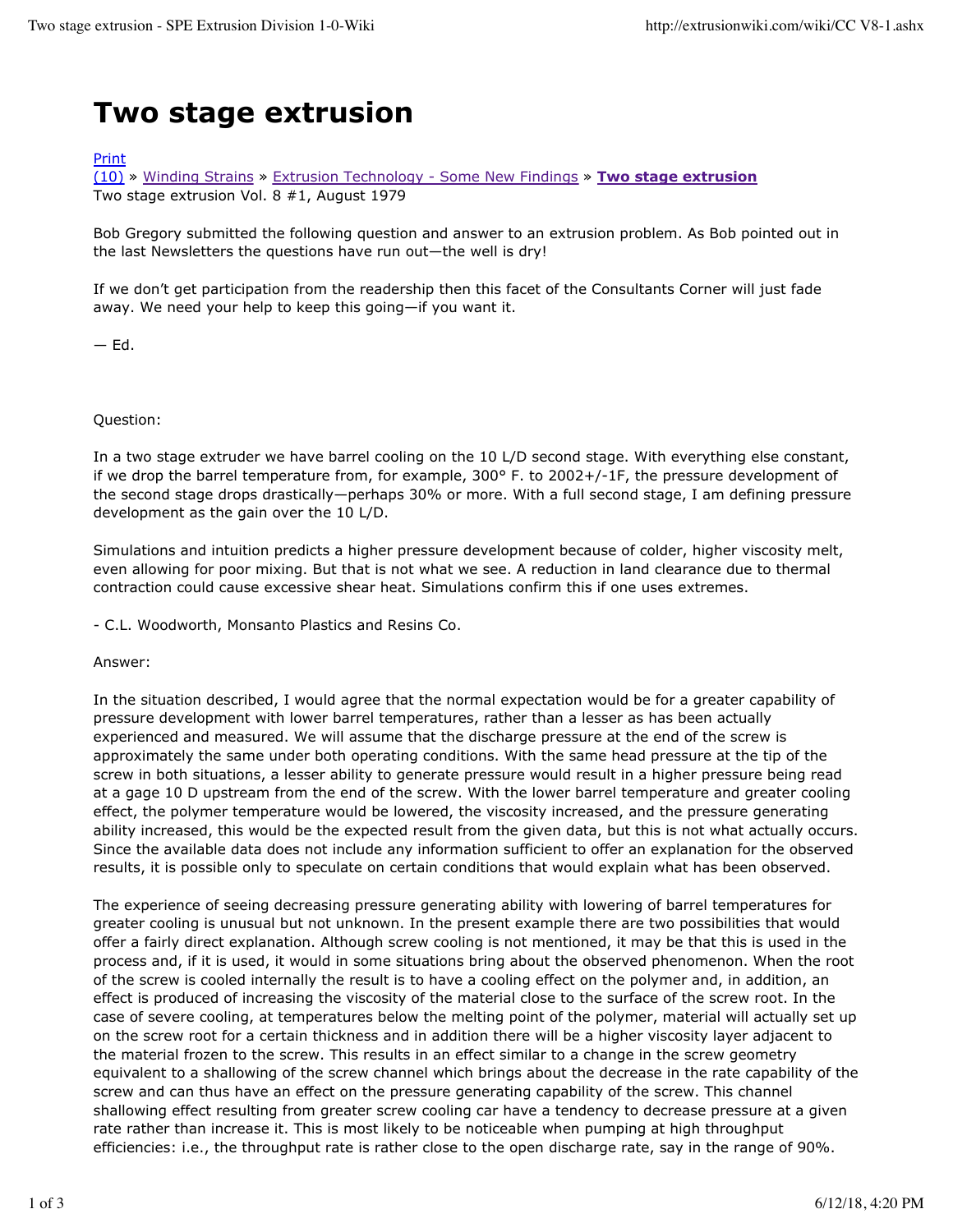This refers to an open discharge rate as being the pumping rate capability of the screw when it is completely filled with polymer but is not generating any pressure, also referred to as the drag flow rate. When a restriction is offered by a die or other means at the discharge end, the throughput rate goes down and the pressure generated goes up. For example, one might find that at 90% of open discharge rate a give screw will generate 2000 PSI, and at 80% of open discharge rate it will generate something less than 4000 PSI. Of course, the polymer temperature will also be effected, and the temperature rise through the extruder will be greater when extrusion conveying efficiencies are low, rates are low, and pressure generation is high. At lower pumping efficiencies, say in the range of 75% to 80% of open discharge rate, the effect of channel shallowing due to screw cooling is usually less noticeable and is overshadowed by the effect of polymer cooling that results in higher polymer viscosity and thus greater pressure generation.

By way of analyzing this problem, a hypothetical extrusion process was set up for computer calculation. A Typical high viscosity PVC material was used for the polymer. The geometry of the second stage of the extruder in this example was simulated by a 10" extruder having an 18:1 L/D with pressure generation being confined to the last 1OD of the screw which was the metering section with a channel depth of .600". A calculation was made with cooling in the screw at the same temperature as the barrel cooling, first, at a temperature of 300°, and then at a temperature of 200° F, to result in a calculation of comparative performance. Using a constant entry temperature of 340°F and a constant RPM and rate, with cooling temperatures set at 300° F, the calculation showed a head pressure of 2820 PSI and a product discharge temperature of 424° F. When external temperature controls were reduced to 200°F, the discharge pressure dropped to 2116 PSI even through the polymer temperature coming out of the machine had decreased to 411°F. The lower discharge temperature indicated a significant increase in polymer viscosity, but nevertheless the channel shallowing effect was sufficient to decrease the exit pressure. The calculation was continued to show the needed increase in screw speed to return to the original pressure and it was required to raise the speed from 38 RPM to almost 51 RPM.

The other possible internal cause is the slipping of the molten polymer across the surface of the bore. This is a phenomenon that has been seen previously on large melt fed extruders. A similarity of performance with a melt fed extruder is valid because the second stage of the extruder in the example is similar from a process standpoint to a melt fed extruder. In some situations a higher temperature on the barrel, particularly toward the feed end, has been used to get much better pumping and pressure generation. PVC types of materials can exhibit this characteristic. Unfortunately, there is very little quantitative date on this phenomenon. One would speculate that the slippage occurs when the metal is cooler than the polymer, and it is very possible that when the metal temperature is below the melting temperature of the polymer, the effect would be more extreme.

There are some references of experimental work done. Most of the work has been on friction coefficients with solid polymers across metal surfaces, and it is possible that some similar effects can be true with molten polymers, particularly in the low temperature range. I would cite two references that might be of interest:

"Processes in the Feeding Zone of an extruder", published by the Institute of Plastics Processing, Aachen, August 1969.

"Friction Coefficients of Plastics and Steel", by Robert B. Gregory. SPE ANTEC. May 1969.

The performance of the process with slippage on the surface of the bore was also simulated in a computer calculation. A normal performance was compared to performance when there was slippage on the bore surface. When this slippage was such as to reduce the open discharge rate capability to 95% of normal, the discharge pressure decreased by 9%. When a more extreme case was considered, where the slippage was such that the open discharge rate capability was reduced to 90% of normal, the discharge pressure dropped by 37%. In these three cases, (normal, 95% of normal, and 90%), all input conditions were the same except for the slippage.

Thus we see two possible explanations for the unusual results observed. With additional data, it might be possible to determine that one or both of these effects are actually operating in this machine, or that perhaps some other less obvious effect is producing those results.